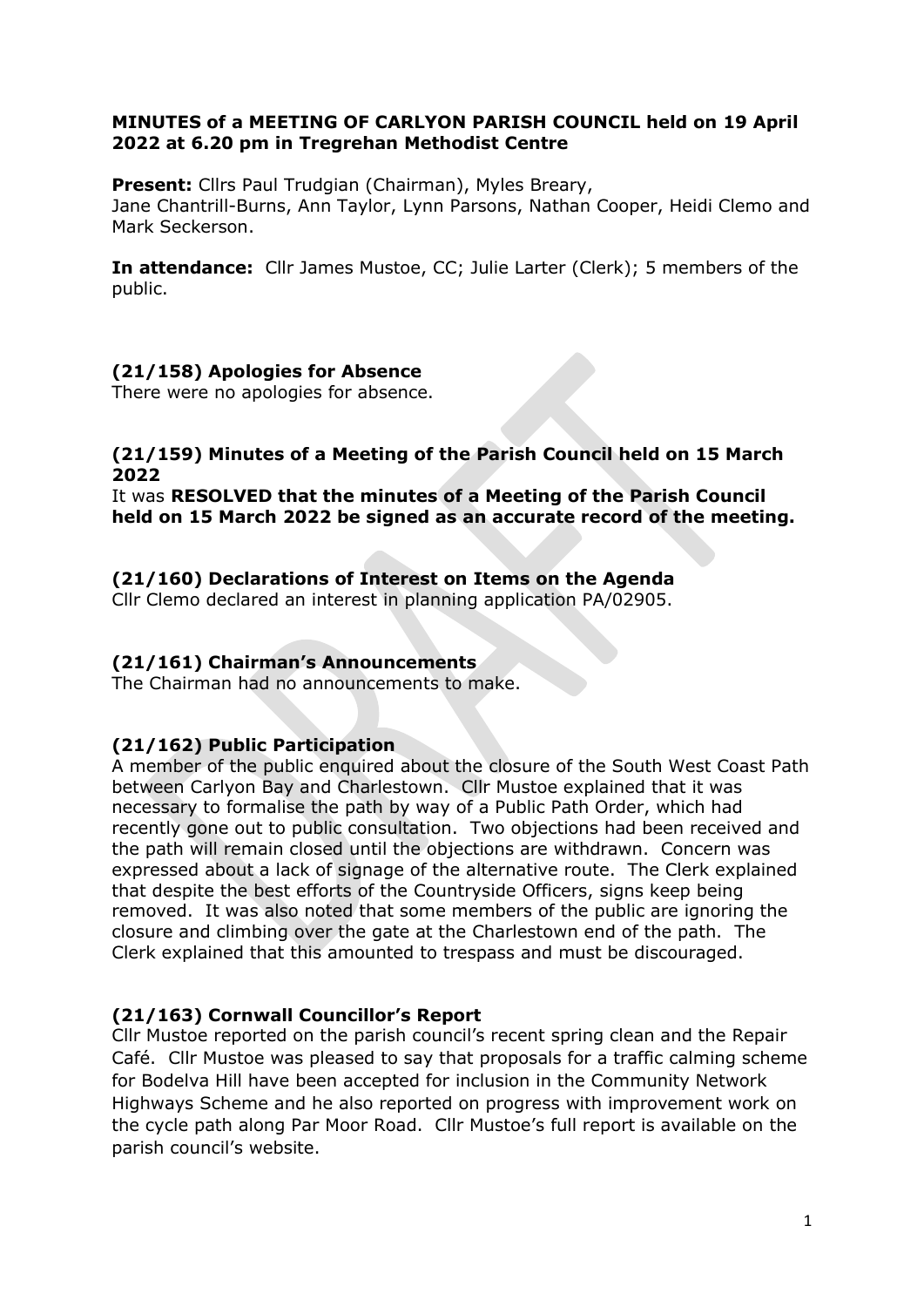# (21/164) Planning Applications and Related Matters

(i) PA22/02905 – Crinnis Beach: Non-material amendment to the description of the development and condition 1 to enable the use of the compound area within the site boundary for ancillary parking in relation to decision PA21/10167 dated 21/02/2022

It was RESOLVED that the Clerk should respond to the Planning Authority (Cornwall Council) stating that the parish council has no objections to the proposal.

(ii) PA22/002543 – 124 Cuddra Road: Works to trees subject to a TPO, works include works to an Oak and Sycamore

It was RESOLVED that the Clerk should respond to the Planning Authority (Cornwall Council) stating that the parish council objects to the proposed tree work in line with the Tree Officer's comments.

(iii) PA22/02675 – Alpine, Crinnis Close: Demolition of car port and construction of domestic extension and associated works

It was RESOLVED that the Clerk should respond to the Planning Authority (Cornwall Council) stating that the parish council has no objections to the proposal.

(iv) PA22/01375 – The Eden Project: Retrospective consent for works to realign road, drainage works and associated landscaping The parish council did not wish to comment on this application.

(v) PA22/02874 – 4 Boscundle Close: Proposed residential garage, hardstanding and associated works. Resubmission of approval PA21/02708

It was RESOLVED that the Clerk should respond to the Planning Authority (Cornwall Council) stating that the parish council has no objections to the proposal.

(vi) PA22/01492 – Edens Backpackers, 17 Tregrehan Mills: Construction of a large raised rear decking area and the upgrade of the existing solar panels It was RESOLVED that the Clerk should respond to the Planning Authority (Cornwall Council) stating that the parish council has no objections to the proposal.

(vii) PA22/03117 – 2 Sea Road: Single storey extension

It was RESOLVED that the Clerk should respond to the Planning Authority (Cornwall Council) stating that the parish council has no objections to the proposal.

(viii) PAa222/03110 – Tregrehan Industrial Estate: Construction of storage unit and reduction of external storage compound

It was RESOLVED that the Clerk should respond to the Planning Authority (Cornwall Council) stating that the parish council has no objections to the proposal.

The Clerk reported that the she and the Chairman would be taking part in a TEAMS meeting with the Planning Officer on Thursday regarding PA22/00415 –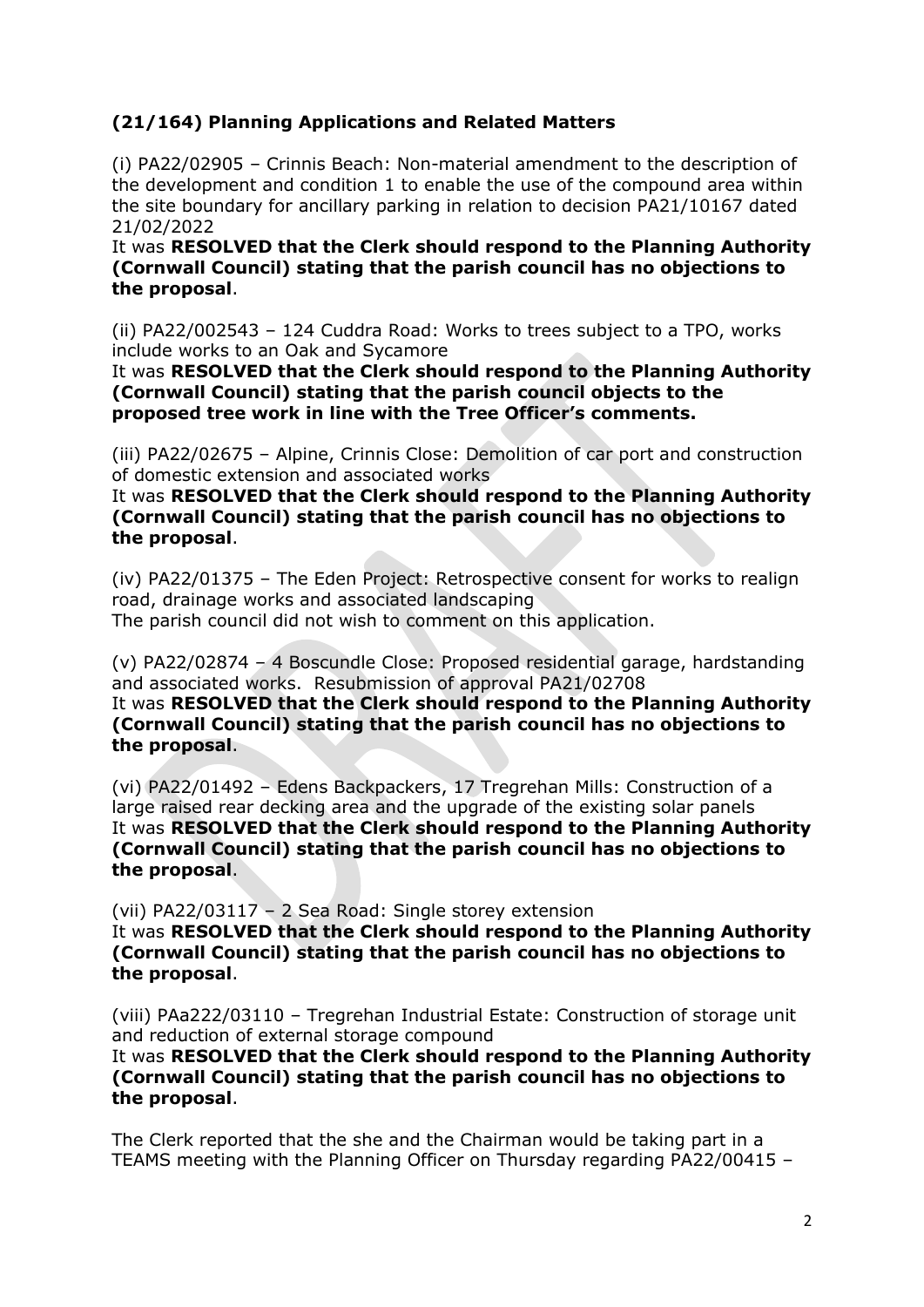Mid Cornwall Business Centre, Par Moor Road: Construction of a new vehicular access to the existing site from Cypress Avenue.

## (21/165) Neighbourhood Plan

Mr Malcolm reported that he has now updated documents and the final version of the plan needs to be proof read. The Chairman thanked Mr Malcolm and Ms Aylward for all their work and will arrange for the Basic Conditions Statement to be written.

## (21/166) Parish Projects

### (i) Jubilee Celebrations

The Chairman reported that 4 bands have now been booked and he is waiting for a quote for generator hire. The Chairman has completed an Event Notification form for Cornwall Council and will submit this once he has undertaken a risk assessment and he has made a layout plan for the field. It was RESOLVED to authorise the purchase of 200m bunting. The Clerk expressed concern about the lack of availability of Propane gas and Cllr Clemo said that she may be able to source some. The Jubilee working party will meet after the parish council meeting.

### (ii) Cypress Avenue

Another volunteer clearance will take place on 25 April at 10.00. Cllr Taylor offered some primrose plants for the verge. It was agreed in principal to direct the remainder of the parish project money towards getting a contractor to clear the road but it will be necessary to devise a plan for future maintenance.

(iii) Other projects

There was no update on any other projects.

# (21/167) Parish Issues

### (i) Tregrehan Playing Fields

The Chairman reported that Mr Robinson, owner of Cornwall Football Golf has offered to carry out vertidrain work on the football pitch to aid drainage in the next couple of weeks and the work has been authorised by Cornwall Council. It was decided that as the pitch is now being used extensively, the goal nets which are stored in the Carthouse should now be fixed to the posts.

### (ii) Carlyon Recreation Field

The Chairman thanked Mr Stark for continually replacing waste bags on the dog station - however Mr Stark felt that the bags are being taken inappropriately. Safety fencing has now been installed on a section of the seaward hedge as raised in last month's safety inspection.

(iii) Beach Development

There was nothing to report.

(iv) Tregrehan Methodist Church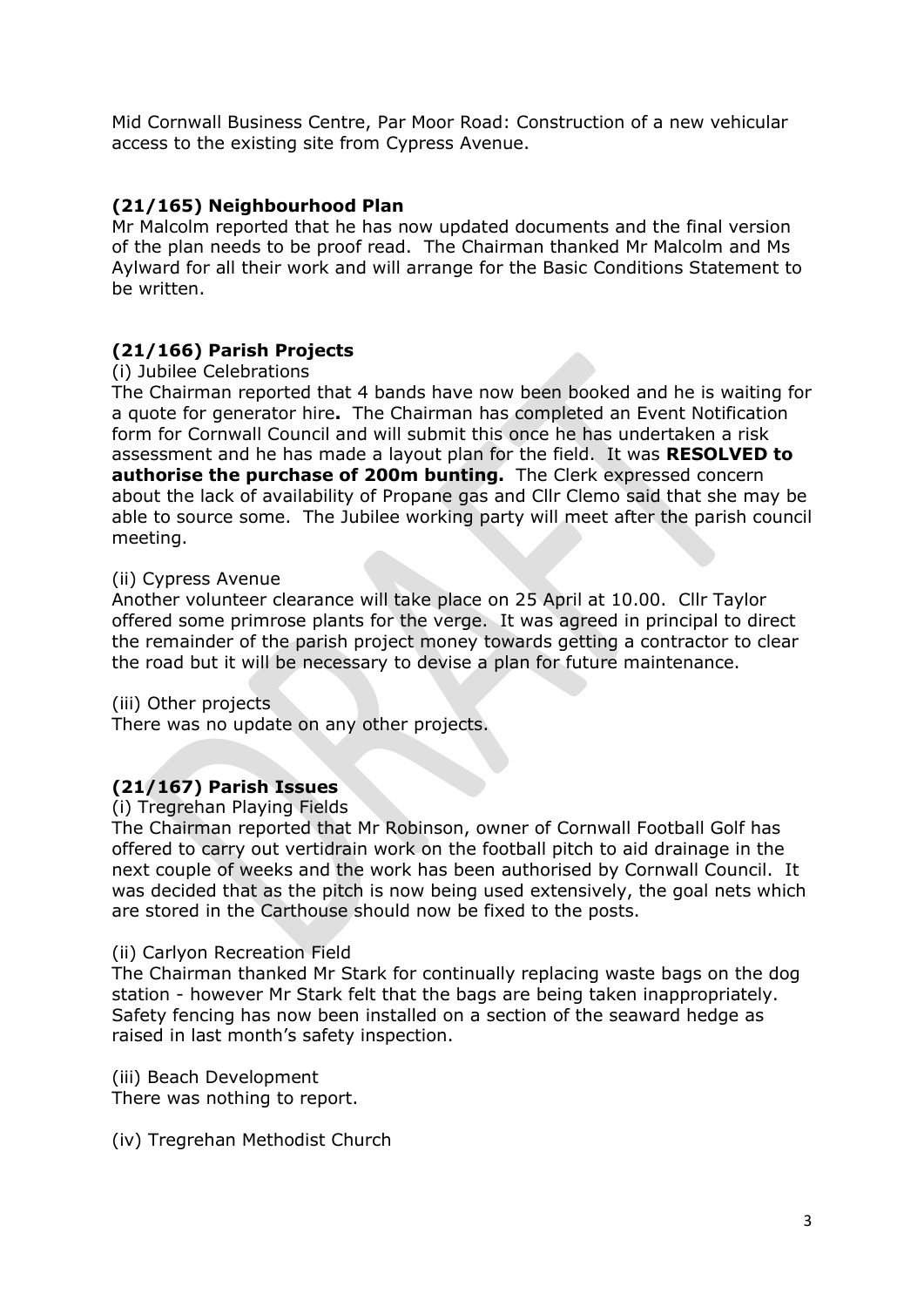A valuation has now been received and following a lengthy discussion, it was RESOLVED to submit a bid to the Methodist Church, subject to the following conditions:

- Confirmation on the number of days the Methodist organisation wish to have first refusal to use the building in each calendar year (subject to a contribution towards running costs for these days)
- Agreement that when the Methodist organisation does not elect to use the chapel on any of the allocated days, the parish council is at liberty to use or rent the building
- Agreement that the days that the Methodist organisation intend to use the chapel is made quarterly in advance
- Confirmation of any further covenants where they materially impact on the use of the chapel
- All fixtures, fittings and chattels are included in the sale
- Agreements to retain and protect historical artefacts, ie Feast banner and war memorial are satisfactory to both parties
- A full structural survey

The bid amount to be determined when the public have been excluded at the end of the meeting.

(v) Highways Matters

An Emergency Road Closure has been agreed between Vounder Clay Works and Grey Farm due to a burst water main  $-16 - 25$  April, 24 hours per day.

Parking on Sea Road was heavy over the Easter weekend and the Clerk will offer to loan no waiting cones to Sea Road Residents Association once more.

# (21/168) Financial Matters

Current balances were noted and the following payments were authorised:

| <b>BACS</b> | AJ Gallagher                  | Insurance premium                           | £483.11 |
|-------------|-------------------------------|---------------------------------------------|---------|
| <b>BACS</b> | Lloyds Bank                   | Credit Card                                 | £163.08 |
| <b>BACS</b> | <b>CALC</b>                   | Annual subscription and councillor training | £692.58 |
| <b>BACS</b> | Miller Commercial             | Valuation on Tregrehan Methodist Centre     | £900.00 |
| <b>BACS</b> | Biffa                         | Annual litter bin emptying (Sea Road)       | £280.80 |
| <b>BACS</b> | Duchy Defibrillators          | Replacement defibrillator for Tregrehan     | £480.00 |
| <b>BACS</b> | Lyreco                        | Stationery                                  | £26.23  |
| <b>BACS</b> | <b>Cormac Solutions</b>       | Removing vegetation                         | £108.00 |
| <b>BACS</b> | Mrs J Larter                  | April salary                                | $\ast$  |
| <b>BACS</b> | <b>HMRC</b>                   | PAYE/NI                                     | $\ast$  |
| <b>BACS</b> | Cornwall Council Pension Fund | Clerk's pension                             | $\ast$  |
| <b>BACS</b> | G Kelly                       | Grant towards Tregrehan Jubilee party       | £250.00 |
|             |                               |                                             |         |

# (21/169) Meetings/Training Attended by Councillors or the Clerk

16 March – Clerk attended a webinar on the importance of valuation and risk assessment

16 March – Cllr Breary attended a meeting of the Eden Community Liaison Group